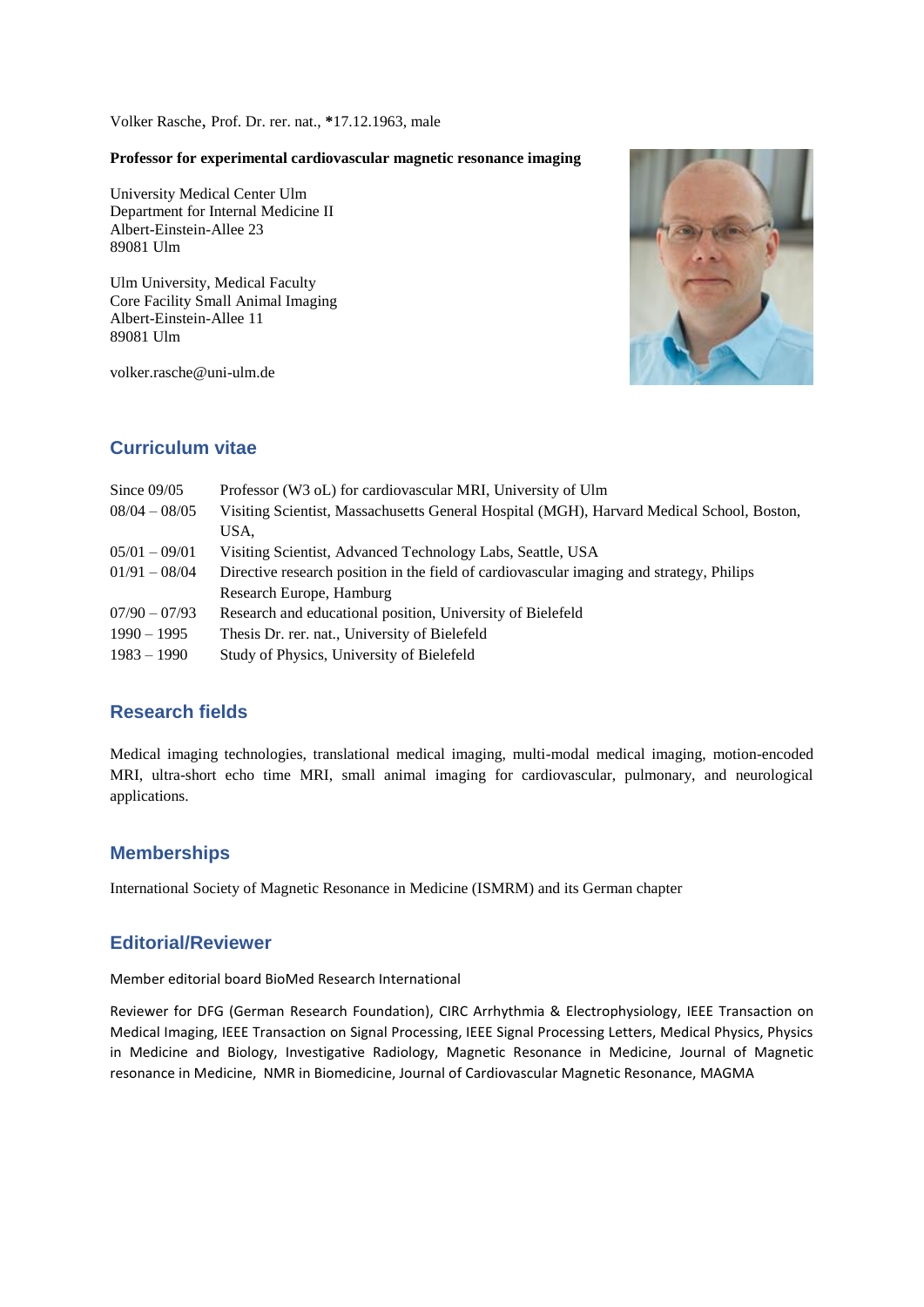# **Funding**

| total sum as principle investigator: | $2.811.276, \text{∈}$ (Research projects) |  |
|--------------------------------------|-------------------------------------------|--|
|                                      | $+1.700.000, -C$ (Zukunftsoffensive III)  |  |
|                                      | $+1.429.190 \div (Art. 91b \cdot G)$      |  |
|                                      |                                           |  |
| total sum as coinvestigator:         | 539.470,-€                                |  |

most important funded projects from the last 5 years:

- DFG, RA 1660/6-1 "Vom Molekül zum Menschen: Zentrum für translationale Bildgebung an der Universität Ulm". Duration: 2016-2018. Funding: 570.100,-€
- EU Horizon 2020, HYPERDIAMOND. Duration 2016-2019. Funding: 361.250,-€
- DFG, SFB 1143: Project Z03 "Trauma diagnostics". Duration: 2015-2018. Funding: 130.800,- $\epsilon$
- DentsplySirona: "Dental MRI". Duration: 2012-2018. Funding 1.000.000,- $\epsilon$

### **Organisation / Management:**

| Since $2016$ | Spokesman DFG Center for Translational Imaging, Ulm University |
|--------------|----------------------------------------------------------------|
| Since $2012$ | Head Core Facility Small Animal Imaging, Ulm University        |

- Since 2012 Member editorial board BioMed Research International
- 2003/2004 Member of the global strategic workgroup "Future of Cardiology", Philips Medical Systems

### **Prizes / Awards:**

- 2010 Industrial collaboration award, Ulm University
- 2008 Teaching award, Ulm University
- 2002 Innovation award, Philips Research Europe
- 2001 Principal Scientist, Philips Research Europe
- 2001 Innovation award, Philips Research Europe

#### **Selected publications (10 most important publications of the last 10 years)**

- > 110 scientific articles published, > 200 Conference Contributions, > 65 patents
- > 4500 (>2400) citations, h-index = 35 (24), i10-index = 102 (65) all (since 2012), google scholar
- 1. Paul J, Wundrak S, Hombach V, Rottbauer W, **Rasche V**. On the influence of respiratory motion in radial tissue phase mapping cardiac MRI. J Magn Reson Imaging. 2016 Apr 18. doi: 10.1002/jmri.25286
- 2. Wundrak S, Paul J, Ulrici J, Hell E, Geibel MA, Bernhardt P, Rottbauer W, **Rasche V**. A self-gating method for time-resolved imaging of nonuniform motion. Magn Reson Med. 2015 Oct 9. doi: 10.1002/mrm.26000
- 3. Wundrak S, Paul J, Ulrici J, Hell E, Geibel MA, Bernhardt P, Rottbauer W, **Rasche V**. Golden ratio sparse MRI using tiny golden angles. Magn Reson Med. 2016 Jun;75(6):2372-8. doi: 10.1002/mrm.25831
- 4. Zuo Z, Syrovets T, Genze F, Abaei A, Ma G, Simmet T, **Rasche V**. High-resolution MRI analysis of breast cancer xenograft on the chick chorioallantoic membrane. NMR Biomed. 2015 Apr;28(4):440-7. doi: 10.1002/nbm.3270
- 5. Wundrak S, Paul J, Ulrici J, Hell E, **Rasche V**. A small surrogate for the golden angle in time-resolved radial MRI based generalized fibonacci sequences. EEE Trans Med Imaging. 2015 Jun;34(6):1262-9.
- 6. Paul J, Divkovic E, Wundrak S, Neumann H, **Rasche V**. High Resolution Respiratory Self-Gated Golden Angle Cardiac MRI: Comparison of Self-Gating Methods in Combination with k-t SPARSE SENSE. Magn Reson Med 2014; doi: 10.1002/mrm.25102. [Epub ahead of print]